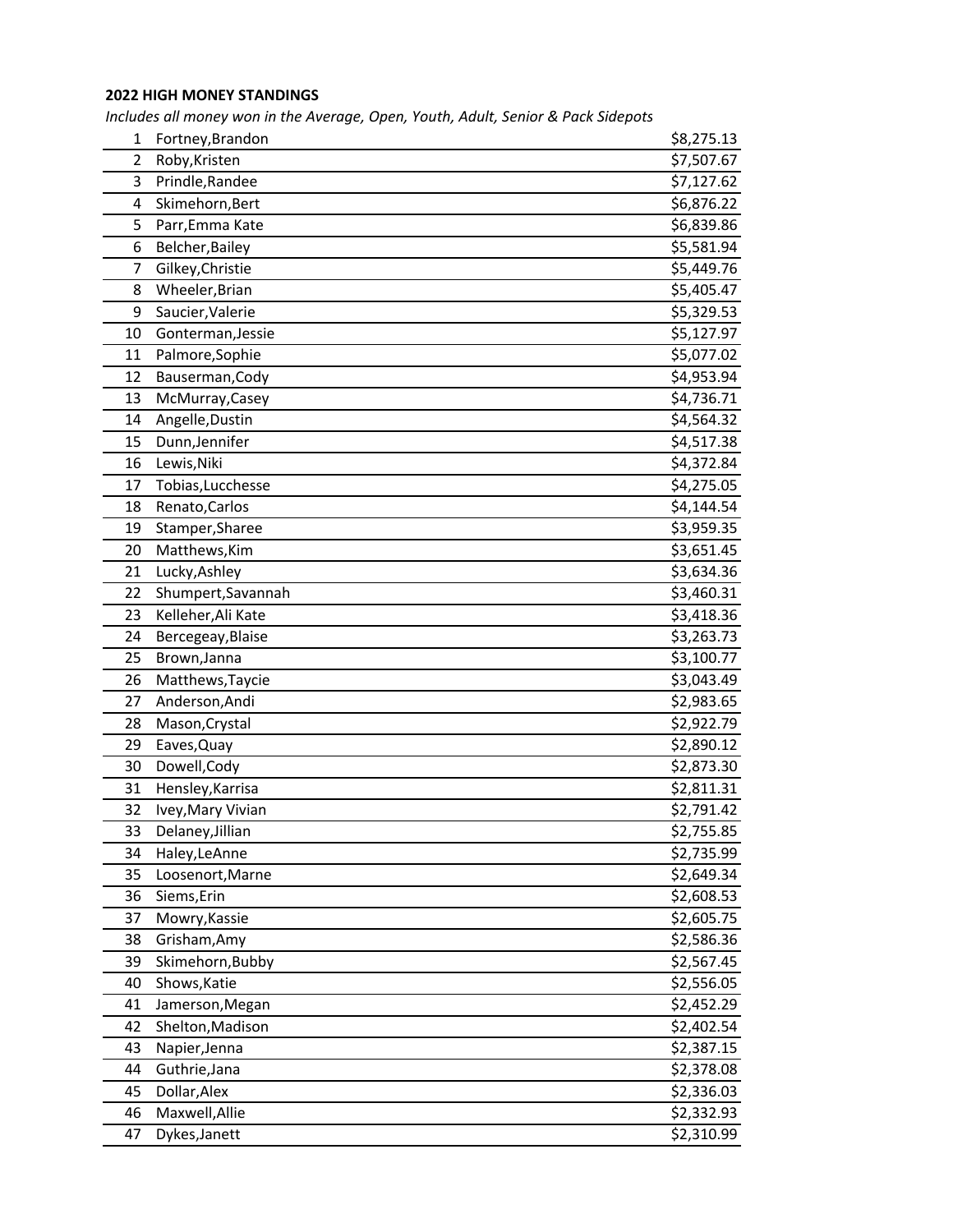| 48 | Dement, Darcy        | \$2,272.90 |
|----|----------------------|------------|
| 49 | Yoakum, Jaycee       | \$2,267.55 |
| 50 | Miller, Dawson       | \$2,256.69 |
| 51 | Barron, Jennifer     | \$2,252.90 |
| 52 | Surman, Sherri       | \$2,250.80 |
| 53 | Lynn, Stephanie      | \$2,221.80 |
| 54 | Bray, Kaylee-Ann     | \$2,208.24 |
| 55 | Green, Melanie       | \$2,175.08 |
| 56 | Brown, Devon         | \$2,166.55 |
| 57 | Hopkins, Crystal     | \$2,154.98 |
| 58 | Whittington, Josie   | \$2,149.95 |
| 59 | Shipley, Christian   | \$2,146.82 |
| 60 | Brown, Mickayla      | \$2,144.87 |
| 61 | Cross, Valerie       | \$2,109.49 |
| 62 | Ward, Amy            | \$2,044.83 |
| 63 | Martin, Mary Grayson | \$2,004.52 |
| 64 | Marks, Ty            | \$2,001.59 |
| 65 | Hall, Sharin         | \$1,993.67 |
| 66 | Evans, Sydney        | \$1,985.79 |
| 67 | White, Ken           | \$1,983.73 |
| 68 | Stephenson, Carly    | \$1,980.51 |
| 69 | Barrom, Daylee       | \$1,953.95 |
| 70 | Festervan, Angela    | \$1,906.81 |
| 71 | Ruesewald, Shelby    | \$1,870.77 |
| 72 | Pursifull, Abby      | \$1,870.55 |
| 73 | Gerber, Kelly        | \$1,867.68 |
| 74 | Cole, Leslie         | \$1,793.93 |
| 75 | Potashnick, Carrie   | \$1,773.40 |
| 76 | Swint, Megan         | \$1,698.83 |
| 77 | Mills, Laura         | \$1,677.69 |
| 78 | Smith, Michael       | \$1,672.69 |
| 79 | Harrell, Jordan      | \$1,635.90 |
| 80 | Fannin, Scarlett     | \$1,634.25 |
| 81 | Sparks, Kelly        | \$1,578.22 |
| 82 | Long, Lauren         | \$1,574.09 |
| 83 | Kennedy, Laura       | \$1,549.50 |
| 84 | Netterville, Lindsey | \$1,511.52 |
| 85 | Fuller, Kristen      | \$1,509.45 |
| 86 | Baker, Simon         | \$1,489.50 |
| 87 | Bullard, Colton      | \$1,484.49 |
| 88 | Cline, Caleb         | \$1,445.94 |
| 89 | Bari, Mandy          | \$1,428.12 |
| 90 | Peacock, Maggie      | \$1,396.93 |
| 91 | Fellows, Brittany    | \$1,383.81 |
| 92 | Davis, Tara          | \$1,337.33 |
| 93 | Kyne, Amanda         | \$1,335.38 |
| 94 | Lowe, Sherrie        | \$1,327.86 |
| 95 | Graves, Chani        | \$1,327.21 |
| 96 | Mauldin, Aubry Rae   | \$1,311.60 |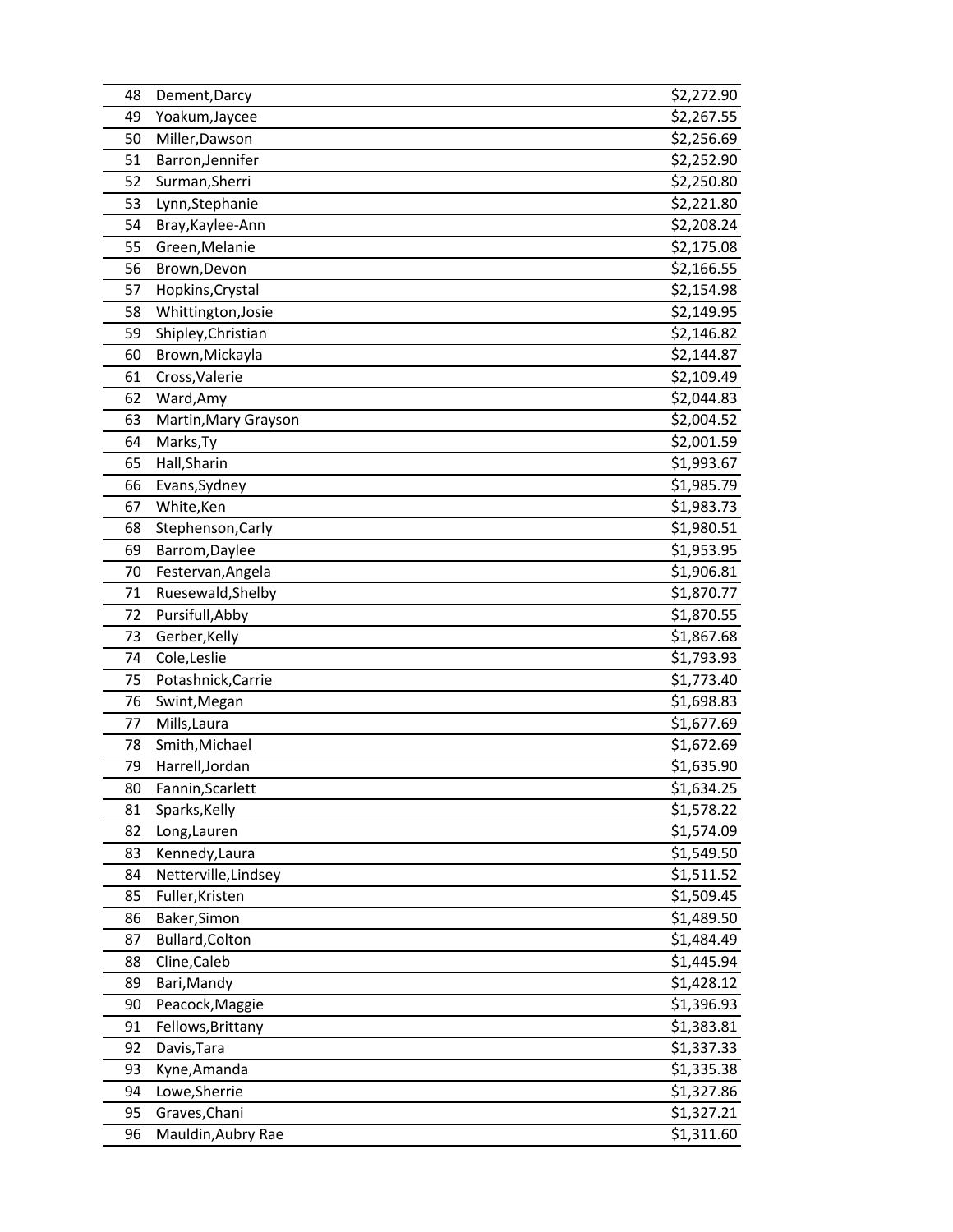| 97  | White, Brandy         | \$1,307.89 |
|-----|-----------------------|------------|
| 98  | Weldon, Major         | \$1,286.67 |
| 99  | Crenshaw, Dana        | \$1,277.57 |
| 100 | Henderson, Jessica    | \$1,237.37 |
| 101 | Hanks, Mary           | \$1,218.63 |
| 102 | Weldon, River         | \$1,192.23 |
| 103 | McClain, Sarah        | \$1,186.05 |
| 104 | Reed, Jessica         | \$1,177.20 |
| 105 | Pike, Dusty           | \$1,172.50 |
| 106 | Johnson, Jill         | \$1,169.48 |
| 107 | Gilliam, Angela       | \$1,167.90 |
| 108 | Warren, Wendy         | \$1,166.21 |
| 109 | McCleary, Bonnie      | \$1,129.91 |
| 110 | Wilson, Jamie         | \$1,129.76 |
| 111 | Rikard, Chris         | \$1,121.00 |
| 112 | Bratzler, Tina        | \$1,120.87 |
| 113 | Faulkner, Alyson      | \$1,110.23 |
| 114 | Kennedy, Chelsea      | \$1,109.81 |
| 115 | Williamson, Mallory   | \$1,093.14 |
| 116 | Watts, Rachel         | \$1,078.90 |
| 117 | Swire, Kelly          | \$1,071.59 |
| 118 | Gaines, Casey         | \$1,056.47 |
| 119 | McNeely, Melanie      | \$1,009.08 |
| 120 | Pollard, Summer       | \$994.26   |
| 121 | Cooper, Jessica       | \$993.99   |
| 122 | Anderson, Sarah       | \$987.59   |
| 123 | Burgess, Blakely      | \$970.54   |
| 124 | Deatherage, Jordan    | \$964.96   |
| 125 | Thomas, Cash          | \$961.65   |
| 126 | Lane, Kyra            | \$949.24   |
| 127 | Comer, O'Dale         | \$941.96   |
| 128 | Skipworth, Alexandria | \$933.22   |
| 129 | Phillips, Justice     | \$924.83   |
| 130 | McKinney, Elaina      | \$919.52   |
| 131 | Bari, Laura Mae       | \$915.94   |
| 132 | Carney, Jodi          | \$913.62   |
| 133 | Withers, Sara         | \$912.18   |
| 134 | Carver, Taylor        | \$912.01   |
| 135 | Smith, MaggieRae      | \$903.53   |
| 136 | Crabb, Allison        | \$895.73   |
| 137 | Wall, Carly           | \$895.00   |
| 138 | Pendino, Isabella     | \$894.56   |
| 139 | Long, Dale            | \$893.40   |
| 140 | Durrum, Courtney      | \$889.29   |
| 141 | Vickers, Katherine    | \$881.25   |
| 142 | Haller, Kelsi         | \$874.99   |
| 143 | Adkins-Nelson, Reagan | \$873.51   |
| 144 | Dalton, Nealey        | \$873.27   |
| 145 | Stephens, Marlee      | \$861.29   |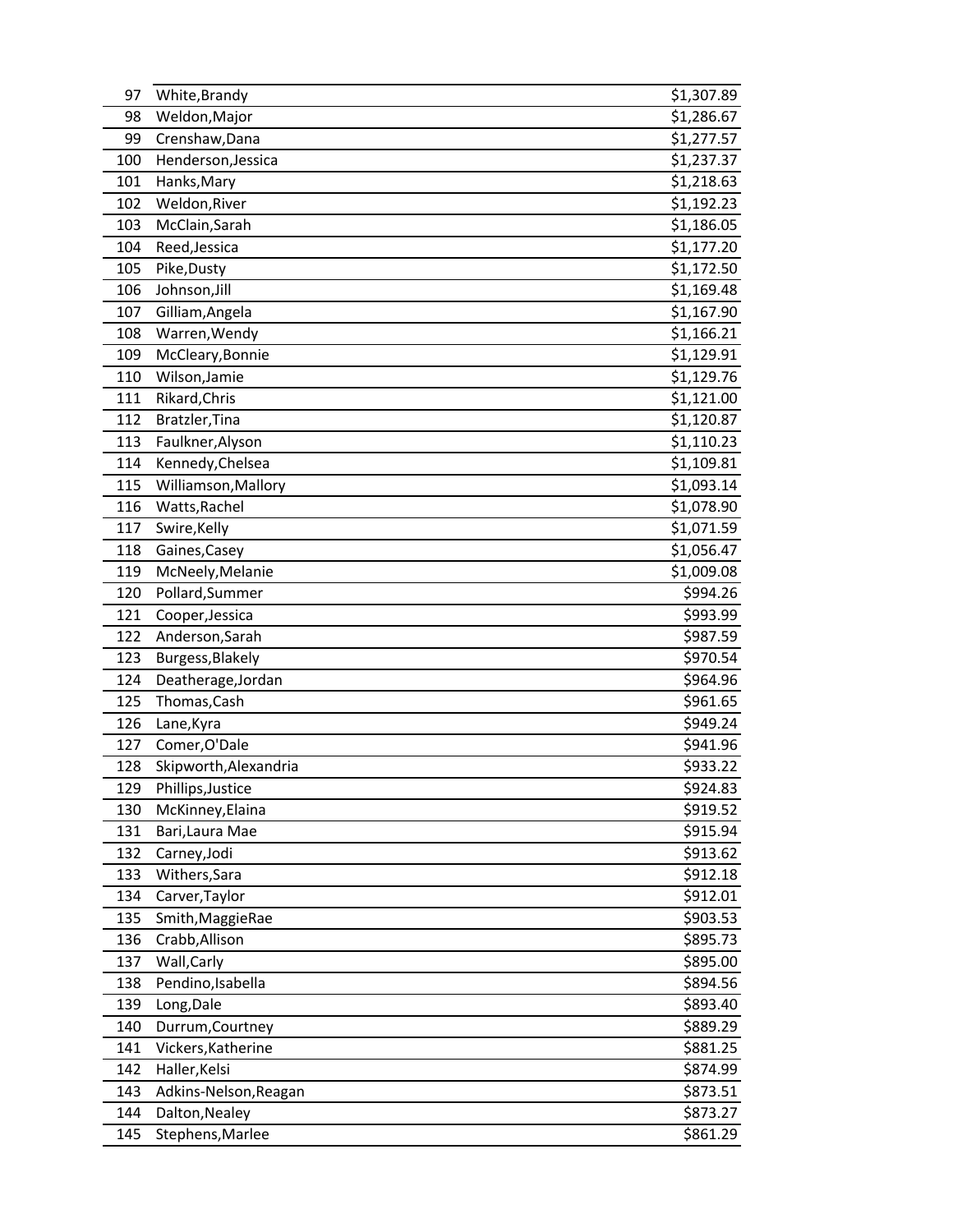| 146 | Harper, Lindsey     | \$858.75 |
|-----|---------------------|----------|
| 147 | McKenzie, Ammie     | \$857.09 |
| 148 | Sneed, Buddy        | \$851.92 |
| 149 | McFarlin, Nateleigh | \$836.93 |
| 150 | Gatwood, Sarah      | \$829.89 |
| 151 | Ferguson, Kymree    | \$822.93 |
| 152 | Wesley, Susan       | \$819.09 |
| 153 | Duckett, Shelby     | \$815.43 |
| 154 | Gordon, Mallie      | \$805.47 |
| 155 | Saulsbury, Mandy    | \$774.75 |
| 156 | Bilbro, Johnnie Ann | \$762.93 |
| 157 | Graham, Faith       | \$759.02 |
| 158 | Pickett, Kennedy    | \$752.10 |
| 159 | Lewis, Neeley       | \$744.47 |
| 160 | Williams, Marlena   | \$738.24 |
| 161 | Payne, Lexi         | \$736.95 |
| 162 | Winstead, Shelby    | \$723.24 |
| 163 | Farmer, Jordan      | \$721.35 |
| 164 | Moschitta, Alison   | \$719.10 |
| 165 | Armstrong, Ali      | \$710.02 |
| 166 | Cuevas, Brittany    | \$709.85 |
| 167 | Gonterman, Melissa  | \$708.86 |
| 168 | Stevens, Judith     | \$699.48 |
| 169 | Ambrose, Ellie      | \$693.43 |
| 170 | Nida, Haley Patz    | \$672.90 |
| 171 | Prasek, Chelsea     | \$672.90 |
| 172 | Davis, Stephanie    | \$669.83 |
| 173 | Hull, Demi          | \$665.49 |
| 174 | Ardoin, Andi        | \$663.17 |
| 175 | Binkley, Lindsey    | \$651.56 |
| 176 | Crum, Maelee        | \$648.59 |
| 177 | Williams, Charlene  | \$645.43 |
| 178 | Hart, Amy           | \$645.38 |
| 179 | Cochran, Dylan      | \$645.11 |
| 180 | Baker, Sierra       | \$644.09 |
| 181 | Hicks, Audriana     | \$642.20 |
| 182 | Sneed, Allison      | \$640.47 |
| 183 | Oakes, Emilie       | \$625.07 |
| 184 | Tipton, Kathy       | \$623.57 |
| 185 | Jones, NaKeesha     | \$622.23 |
| 186 | Spain, Megan        | \$608.55 |
| 187 | Dodson, Lana        | \$604.13 |
| 188 | Toll, Cindy         | \$583.95 |
| 189 | Cooksey, Kaitlyn    | \$580.88 |
| 190 | Plunk, Chris        | \$574.25 |
| 191 | Nale, Pamela        | \$572.90 |
| 192 | Blalock, Andy       | \$572.34 |
| 193 | Thompson, Carly     | \$565.68 |
| 194 | Allen, Kelly        | \$565.21 |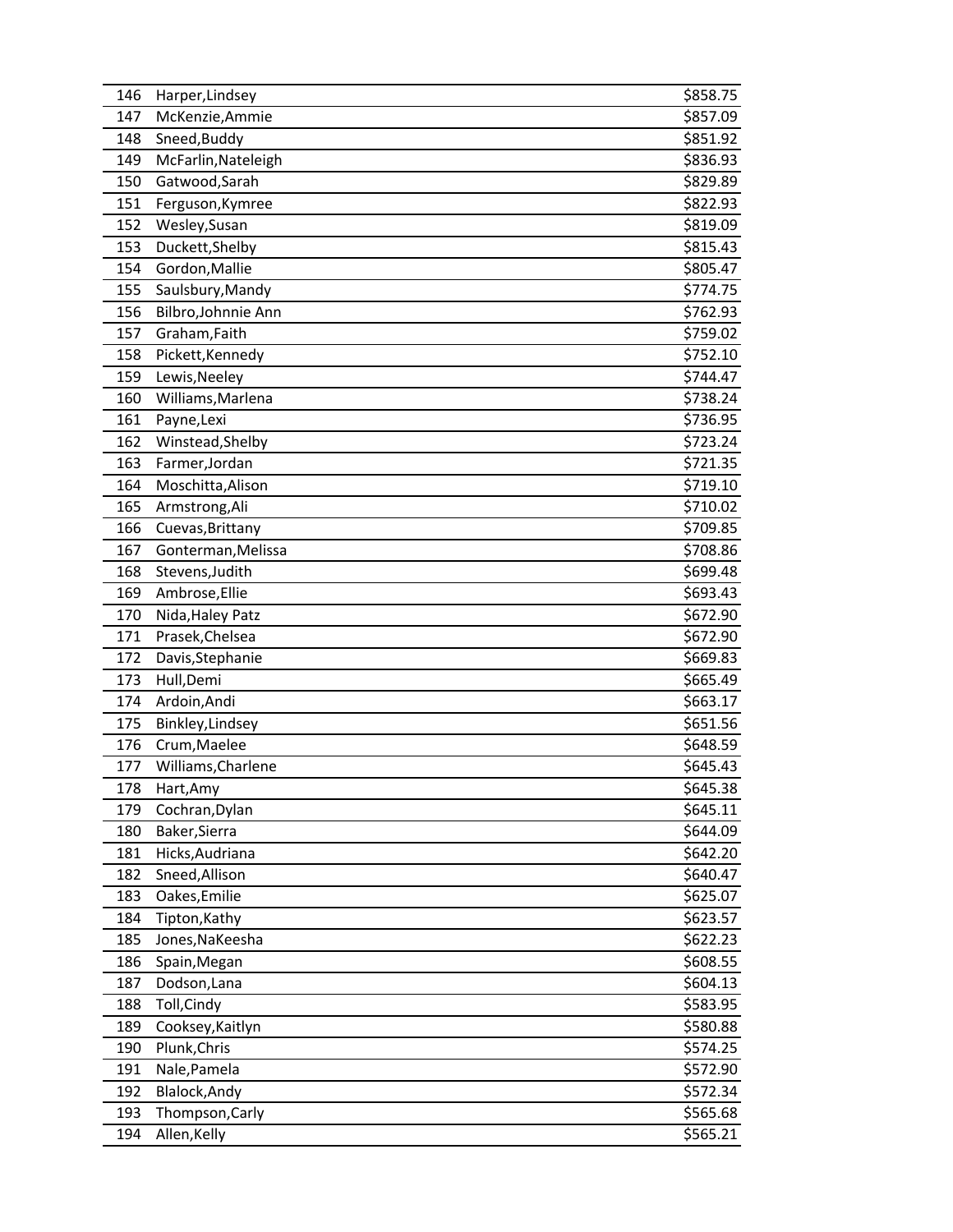| 195 | Ralls, Mason       | \$564.08 |
|-----|--------------------|----------|
| 196 | Ezell, Connie      | \$563.87 |
| 197 | Craddock, Brandon  | \$551.37 |
| 198 | Esmon, Kate        | \$550.26 |
| 199 | Dixon, Hadlie      | \$550.22 |
| 200 | Weiner, Rebecca    | \$543.83 |
| 201 | Osborne, Janelle   | \$532.98 |
| 202 | Marshall, Carly    | \$529.12 |
| 203 | Choate, Tara       | \$523.53 |
| 204 | Strough, Lauren    | \$521.15 |
| 205 | Echols, Brianna    | \$511.36 |
| 206 | Estes, Kendall     | \$510.93 |
| 207 | McKinnis, Riley    | \$510.92 |
| 208 | Brown, Anita       | \$507.07 |
| 209 | Bryant, Cody       | \$504.68 |
| 210 | Stone, Bobbie      | \$504.68 |
| 211 | Otto, Molly        | \$502.54 |
| 212 | Gore, Kristin      | \$499.87 |
| 213 | Mason, Jennifer    | \$498.59 |
| 214 | Keller, Katie Jo   | \$495.92 |
| 215 | Oglesby, Shelby    | \$490.71 |
| 216 | Dowell, Angie      | \$488.83 |
| 217 | Ray, Jodi          | \$485.07 |
| 218 | James, Hannah      | \$470.32 |
| 219 | Harris, Amber      | \$464.63 |
| 220 | Hetterick, Laurel  | \$461.22 |
| 221 | DeHass, Shelby     | \$459.82 |
| 222 | Smith, Haylee      | \$449.10 |
| 223 | Beitz, Maggie      | \$443.06 |
| 224 | Oen, Pete          | \$442.05 |
| 225 | LeBlanc, Ginger    | \$439.07 |
| 226 | McCaffity, Madison | \$434.99 |
| 227 | Johnson, Alyssa    | \$434.23 |
| 228 | Brister, Anna      | \$433.50 |
| 229 | Pullen, Ruby       | \$431.49 |
| 230 | Byrum, Anne Camp   | \$430.68 |
| 231 | Clark, Julia       | \$428.24 |
| 232 | Jackson, Lori      | \$421.50 |
| 233 | Southern, Susannah | \$421.07 |
| 234 | Casey, Ronda       | \$420.56 |
| 235 | Ragan, Robbin      | \$418.48 |
| 236 | Childress, Kaylee  | \$416.38 |
| 237 | Schmidt, Kylee     | \$404.69 |
| 238 | Wilburd, Paris     | \$404.60 |
| 239 | Connor, Miriam     | \$402.75 |
| 240 | Stovall, Tanner    | \$402.75 |
| 241 | Pennington, Stacey | \$400.39 |
| 242 | Glass, Skylar      | \$399.98 |
| 243 | Stone, Valerie     | \$399.72 |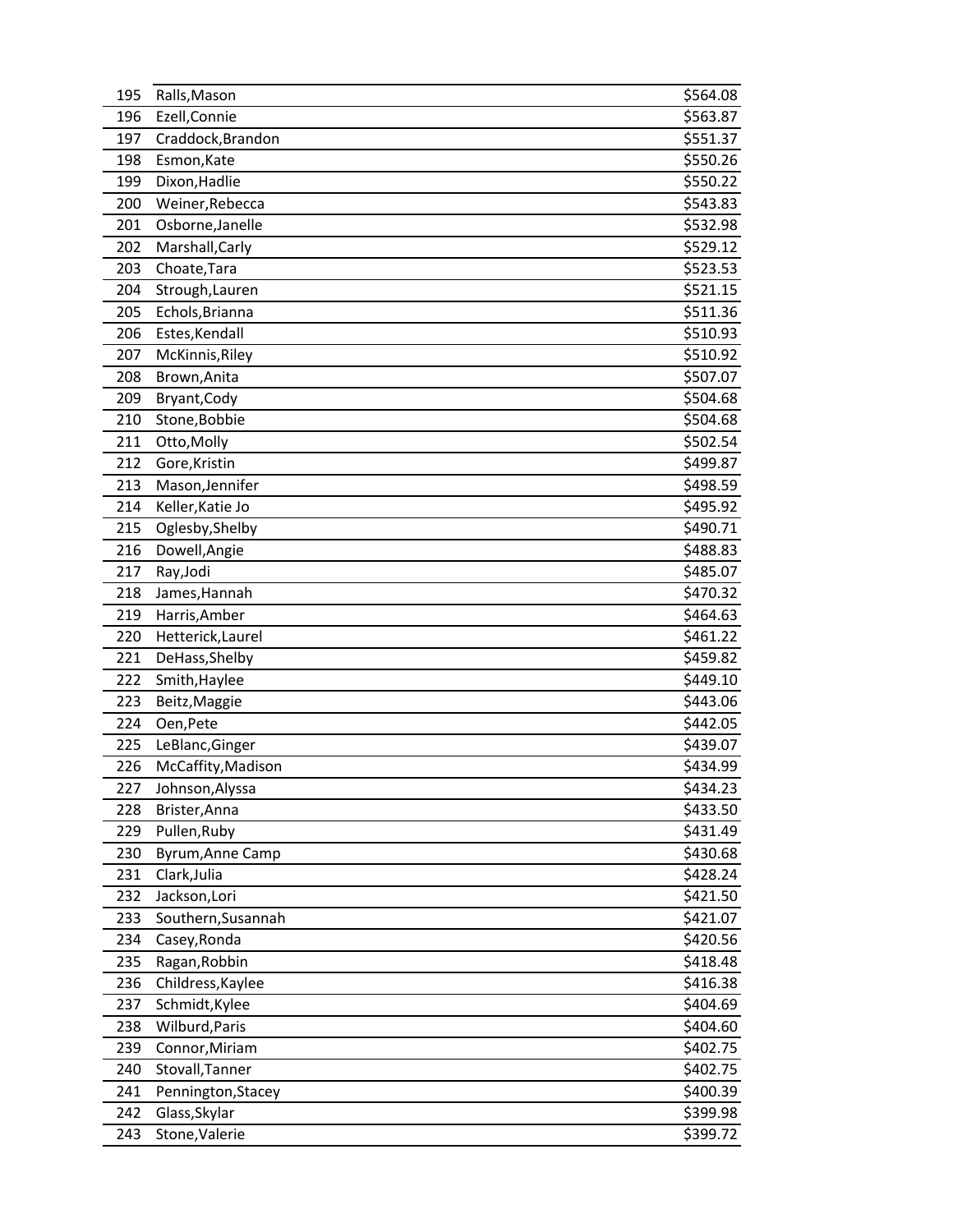| 244 | Brooks, Lee Ann         | \$398.62 |
|-----|-------------------------|----------|
| 245 | Calhoun, Cara Beth      | \$395.03 |
| 246 | Freese, Corrie          | \$392.35 |
| 247 | DeRenzo, Christine      | \$390.86 |
| 248 | Weir, Reese             | \$389.33 |
| 249 | Stone, Bailee           | \$386.81 |
| 250 | Emery, Jennifer         | \$383.40 |
| 251 | Mahalitc, Mary Michael  | \$382.32 |
| 252 | Bailey, Thresa          | \$380.95 |
| 253 | Cunningham, Kelsy       | \$378.51 |
| 254 | Martin, Mary            | \$376.81 |
| 255 | Mathews, Matt           | \$373.97 |
| 256 | Pridy, Kyleigh          | \$366.60 |
| 257 | Flowers, Laura          | \$366.40 |
| 258 | Newton, Kinzey          | \$365.12 |
| 259 | Rose, Carl              | \$356.21 |
| 260 | Kehrees, Rayann         | \$348.84 |
| 261 | Davis, Wayne            | \$348.48 |
| 262 | Oglesby, Becky          | \$347.20 |
| 263 | Faulkner, Leilani       | \$346.76 |
| 264 | Loftin, Jill            | \$343.74 |
| 265 | Shannon, Mary           | \$341.81 |
| 266 | Clifton, Haley          | \$336.06 |
| 267 | Smith, Maggie           | \$335.65 |
| 268 | Moore, Amy              | \$335.11 |
| 269 | Childress, Kinlee       | \$330.60 |
| 270 | Miller, Kynzli          | \$326.34 |
| 271 | Glassford, Angela       | \$325.30 |
| 272 | Hill, Cynthia           | \$322.28 |
| 273 | Crenshaw, Chaz          | \$320.78 |
| 274 | McCormick, James        | \$319.12 |
| 275 | Countess, Mary Margaret | \$317.10 |
| 276 | Pollard, Brianna        | \$309.75 |
| 277 | Eden, Nan               | \$305.50 |
| 278 | Winstead, Kim           | \$303.40 |
| 279 | Reynolds, Ryan          | \$303.21 |
| 280 | Govero, Emma Jean       | \$301.68 |
| 281 | Ziegler, Cheryl         | \$299.94 |
| 282 | Pickle, Meagan          | \$298.60 |
| 283 | Barnett, Ashley         | \$293.65 |
| 284 | Terry, Christy          | \$289.62 |
| 285 | Hairgrove, Letitia      | \$287.40 |
| 286 | Goedeken, Gretchen      | \$282.25 |
| 287 | Freyaldenhoven, Diana   | \$281.42 |
| 288 | Lewis, Cindy            | \$279.61 |
| 289 | Brown, Brylee           | \$275.77 |
| 290 | Van Cleve, Mary         | \$268.60 |
| 291 | Bradshaw, Roxanne       | \$265.98 |
| 292 | Thomas, Jessica         | \$265.35 |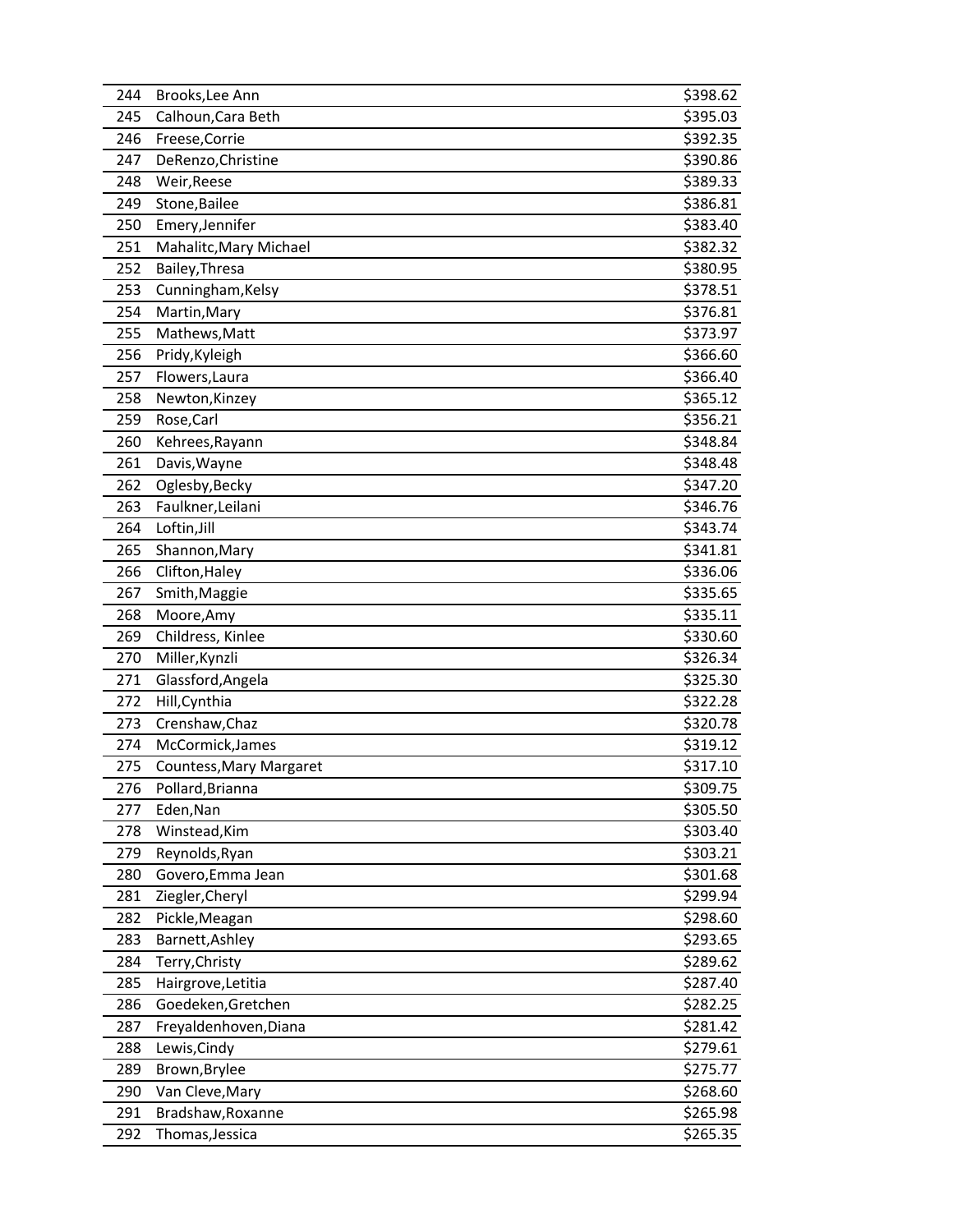| 293 | Mann, Aubri         | \$261.39 |
|-----|---------------------|----------|
| 294 | Steele, Crystal     | \$258.15 |
| 295 | Roy, Christy        | \$253.48 |
| 296 | Bland, Olivia       | \$252.34 |
| 297 | Walters, Madison    | \$252.34 |
| 298 | Walling, Cheyenne   | \$252.26 |
| 299 | Gray, Breanne       | \$251.70 |
| 300 | Taylor, Jena        | \$249.96 |
| 301 | Graham, Tamara      | \$248.75 |
| 302 | Thompson, Sydney    | \$247.95 |
| 303 | Scarato, Sage       | \$240.94 |
| 304 | Mills, Noah         | \$240.62 |
| 305 | Wofford, Lily       | \$240.48 |
| 306 | Mauldin, Loretta    | \$234.96 |
| 307 | Stringer, Gracelyn  | \$234.94 |
| 308 | Adams, Angela       | \$232.96 |
| 309 | Cain, Karen         | \$232.43 |
| 310 | Hart, Loni          | \$232.43 |
| 311 | Rose, Drew          | \$230.22 |
| 312 | Ramsey, Jake        | \$229.90 |
| 313 | Gill, Candice       | \$227.39 |
| 314 | Maintz, Tyler       | \$225.96 |
| 315 | Dodson, Samantha    | \$225.88 |
| 316 | Bradford, Whitney   | \$223.35 |
| 317 | Stamps, Aiden       | \$223.10 |
| 318 | Muller, Liza        | \$222.28 |
| 319 | Whittington, Jaden  | \$220.80 |
| 320 | White, Kim          | \$218.88 |
| 321 | Ambrose, Ryanne     | \$218.72 |
| 322 | Pigott, Ty          | \$218.68 |
| 323 | Avery, Logan        | \$217.23 |
| 324 | Hann, Crystal       | \$210.28 |
| 325 | McReynolds, Shannon | \$210.19 |
| 326 | Beck, Shelby        | \$209.10 |
| 327 | Hopkins, Courtney   | \$206.63 |
| 328 | Wilson, Colby       | \$205.40 |
| 329 | Byford, Lisa        | \$205.23 |
| 330 | DeBoer, Michelle    | \$204.74 |
| 331 | Calhoun, Emily      | \$203.30 |
| 332 | Geisler, Elisabeth  | \$202.30 |
| 333 | Hedrick, Nancy      | \$199.52 |
| 334 | Shurden, Taylor     | \$196.18 |
| 335 | Briggs, Jordan      | \$195.43 |
| 336 | Armes, Riley        | \$193.61 |
| 337 | Wooten, Stephanie   | \$191.75 |
| 338 | Caraway, Anna       | \$191.52 |
| 339 | Akins, Elizabeth    | \$190.80 |
| 340 | Kilgore, Hailey     | \$189.35 |
| 341 | Staggs, Michelle    | \$189.25 |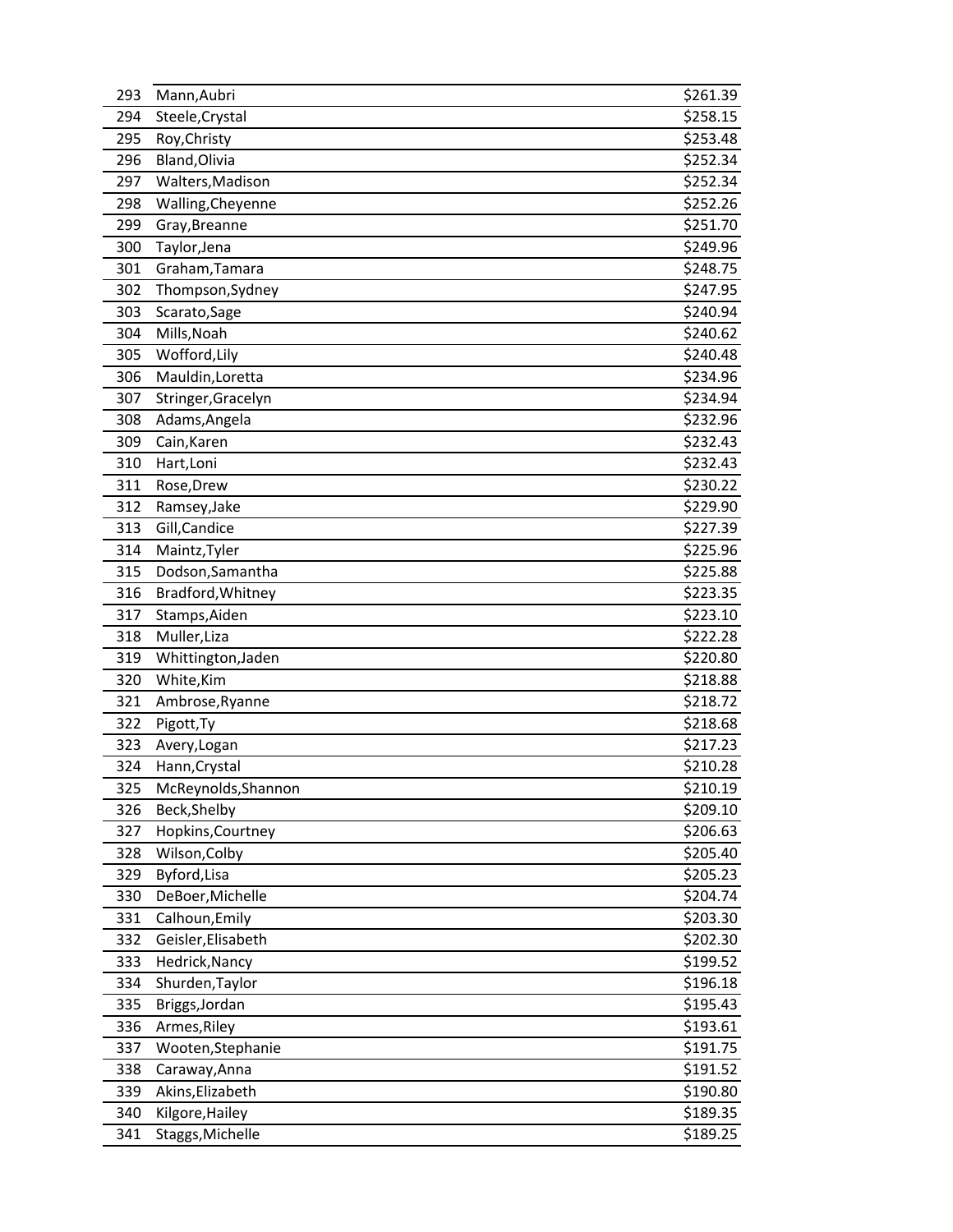| 342 | Jumper, Cyrilla    | \$187.12 |
|-----|--------------------|----------|
| 343 | Hutsenpiller, Shea | \$182.69 |
| 344 | Lummus, Jenna      | \$180.78 |
| 345 | Johnson, Amanda    | \$180.36 |
| 346 | Hill, Maggie       | \$179.01 |
| 347 | Young, Brianna     | \$177.00 |
| 348 | Adams, Angie       | \$175.07 |
| 349 | Davis, Barbara     | \$173.38 |
| 350 | Thomas, Blaise     | \$170.56 |
| 351 | Bowren, Lori       | \$170.34 |
| 352 | Krohnfeldt, Abby   | \$168.48 |
| 353 | Sticka, Rachelle   | \$166.80 |
| 354 | Haley, Kaitlyn     | \$165.91 |
| 355 | Harrington, Teresa | \$165.60 |
| 356 | Pogue, Morgan      | \$164.16 |
| 357 | Lawrence, Ashlyn   | \$161.84 |
| 358 | Cauthen, Will      | \$161.58 |
| 359 | Oxner, Jan         | \$161.35 |
| 360 | Oglesby, Kashley   | \$161.16 |
| 361 | Childress, Travis  | \$159.36 |
| 362 | Davis, Samantha    | \$155.01 |
| 363 | Free, Samantha     | \$154.53 |
| 364 | West, Shelby       | \$147.20 |
| 365 | Yazzie, Bergan     | \$143.83 |
| 366 | Davis, Addison     | \$143.68 |
| 367 | Boles, Clancy      | \$142.56 |
| 368 | Kelley, Donna      | \$142.01 |
| 369 | Brock, Maddison    | \$140.19 |
| 370 | West, Jenny        | \$140.08 |
| 371 | Southern, Ella     | \$139.80 |
| 372 | Jenkins, Amy       | \$137.40 |
| 373 | Shumpert, Sheridan | \$136.80 |
| 374 | McCarty, Marley    | \$134.40 |
| 375 | Ellis, Jackie      | \$133.52 |
| 376 | Barton, Madie      | \$133.44 |
| 377 | Hopkins, Sydney    | \$133.44 |
| 378 | Restivo, Ashley    | \$132.55 |
| 379 | Thomas, Cindy      | \$130.70 |
| 380 | Pate, Jeff         | \$129.92 |
| 381 | Crislip, Jackie    | \$129.08 |
| 382 | Sherman, Allie     | \$125.28 |
| 383 | Tucker, Nora       | \$123.98 |
| 384 | Pittman, Sarah     | \$123.01 |
| 385 | Allen, Madeline    | \$122.96 |
| 386 | Dowell, Cory       | \$122.19 |
| 387 | Ashworth, Allen    | \$117.36 |
| 388 | Ralls, Marleigh    | \$116.48 |
| 389 | Burgess, Dale      | \$116.37 |
| 390 | Bond, Sydney       | \$116.18 |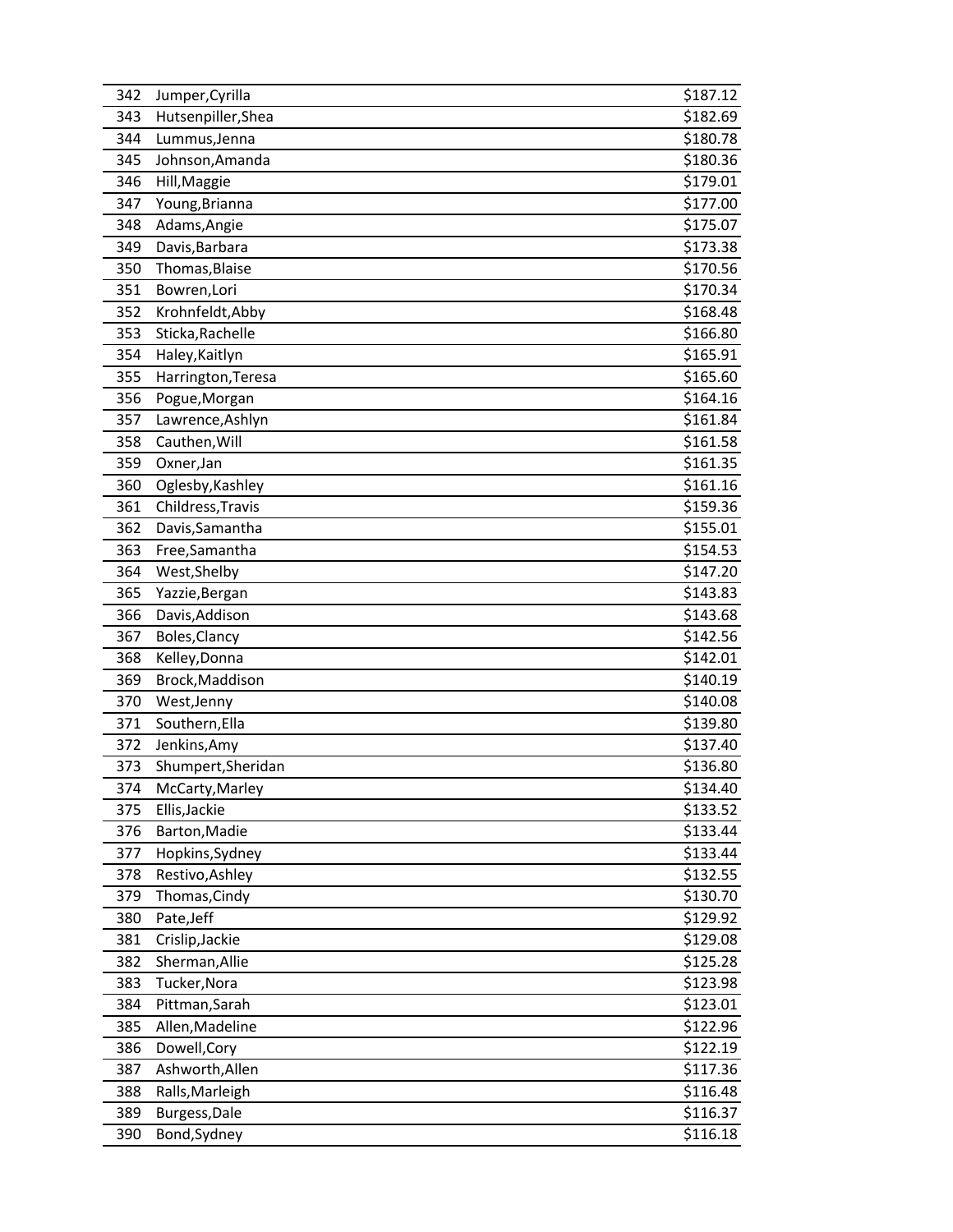| 391 | Maher, Allison        | \$116.00 |
|-----|-----------------------|----------|
| 392 | Steele, Rachel        | \$115.60 |
| 393 | Pickett, Trinity      | \$115.20 |
| 394 | Wells, Mercedes       | \$113.61 |
| 395 | Harris, Gracie        | \$113.28 |
| 396 | Rye, Watkins          | \$111.46 |
| 397 | Fulgham, Lena Kate    | \$110.63 |
| 398 | McBroom, Jennifer     | \$110.40 |
| 399 | Marcum, Taylor        | \$109.76 |
| 400 | Hutcheson, Jana       | \$108.48 |
| 401 | McCracken, Bella      | \$106.64 |
| 402 | McCormick, Debbie     | \$104.75 |
| 403 | Fryar, Stephanie      | \$104.40 |
| 404 | Hutchison, Reanna     | \$103.30 |
| 405 | Allman, Mary Claire   | \$101.65 |
| 406 | Akin, Clay            | \$100.80 |
| 407 | Perkins, Tisha        | \$100.69 |
| 408 | Pratt, Craig          | \$100.20 |
| 409 | Thebeau, Nicole       | \$100.08 |
| 410 | Scarbrough, Wallis    | \$100.00 |
| 411 | Singleton, Michelle   | \$99.74  |
| 412 | Mischler, Jessica     | \$99.65  |
| 413 | Neal, Tammy           | \$96.96  |
| 414 | Jones, Candace        | \$94.68  |
| 415 | Hill, Julie           | \$88.66  |
| 416 | Eaves, Ashley         | \$87.13  |
| 417 | Love, Nicole          | \$86.69  |
| 418 | Avila, Alexis         | \$83.91  |
| 419 | Scott, Jordyn         | \$83.91  |
| 420 | Cory, Cayla           | \$83.76  |
| 421 | Castleberry, Madeline | \$83.52  |
| 422 | Fincher, Callee       | \$83.52  |
| 423 | Riley, Callie         | \$83.52  |
| 424 | Sullivan, Toni        | \$83.40  |
| 425 | Schexnaider, Melinda  | \$82.80  |
| 426 | Cochran, Sonya        | \$82.65  |
| 427 | Lemmons, Sherrye      | \$82.56  |
| 428 | McDonald, Kayla       | \$82.56  |
| 429 | Stone, Sierra         | \$81.73  |
| 430 | Durrum, Rita          | \$77.84  |
| 431 | Munoz, Alea           | \$76.80  |
| 432 | Cook, Lisa            | \$73.33  |
| 433 | Carter, Mollie        | \$72.65  |
| 434 | Baker, Jana           | \$71.72  |
| 435 | Hixon, Derek          | \$69.60  |
| 436 | Miller, Jodee         | \$69.60  |
| 437 | Parks, Ethan          | \$68.74  |
| 438 | Bishop, Ella          | \$68.64  |
| 439 | Menz, Angie           | \$66.80  |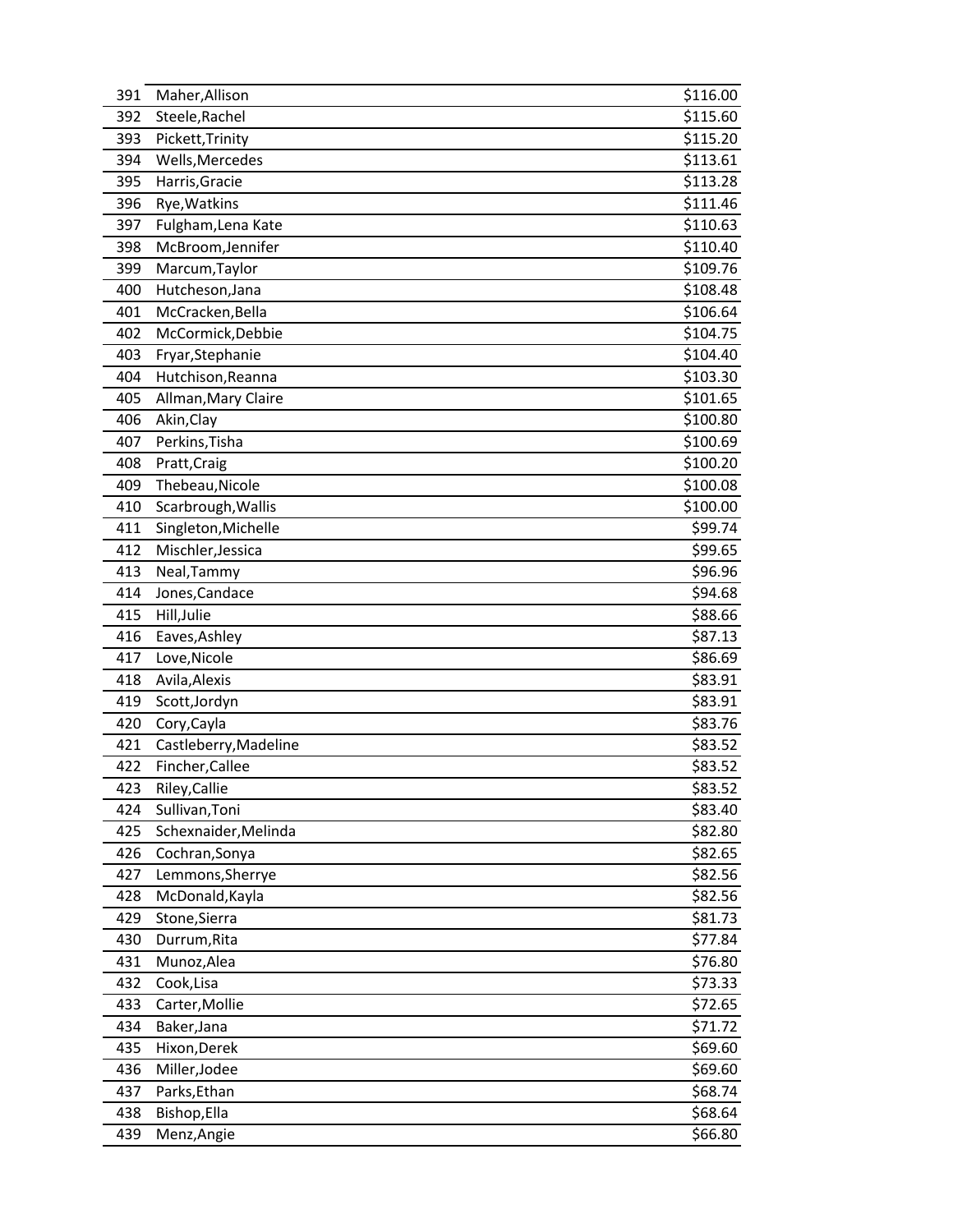| 440 | Goodrich, Chism   | \$65.92 |
|-----|-------------------|---------|
| 441 | Bonnett, Mallory  | \$65.40 |
| 442 | Ratcliff, Tammy   | \$64.00 |
| 443 | Belew, Babs       | \$63.84 |
| 444 | Englerth, Avery   | \$63.08 |
| 445 | Mosley, Cin'Kyra  | \$61.92 |
| 446 | Fechner, Brenda   | \$61.60 |
| 447 | Adams, Gracie     | \$61.56 |
| 448 | Perry, David      | \$61.44 |
| 449 | Wilson, Dinah     | \$58.56 |
| 450 | Hays, Liz         | \$58.24 |
| 451 | Billings, Shania  | \$56.16 |
| 452 | Senior, Jordyn    | \$56.16 |
| 453 | Griffis, Hannah   | \$56.08 |
| 454 | Simpson, Hailey   | \$55.68 |
| 455 | Varnado, Pam      | \$55.20 |
| 456 | Blair, Jenna Beth | \$55.04 |
| 457 | Couch, Bailey     | \$54.72 |
| 458 | Hammonds, Sheryl  | \$53.44 |
| 459 | Graves, Lance     | \$52.80 |
| 460 | West, Sharon      | \$51.65 |
| 461 | Johnson, Kathy    | \$49.92 |
| 462 | Senior, Sydni     | \$49.92 |
| 463 | Chandler, Cora    | \$49.44 |
| 464 | Elliott, Hayden   | \$49.44 |
| 465 | Rhodes, Montana   | \$49.44 |
| 466 | Brown, Hallie     | \$47.40 |
| 467 | Kissell, Bradon   | \$45.36 |
| 468 | Thornton, Tricia  | \$44.25 |